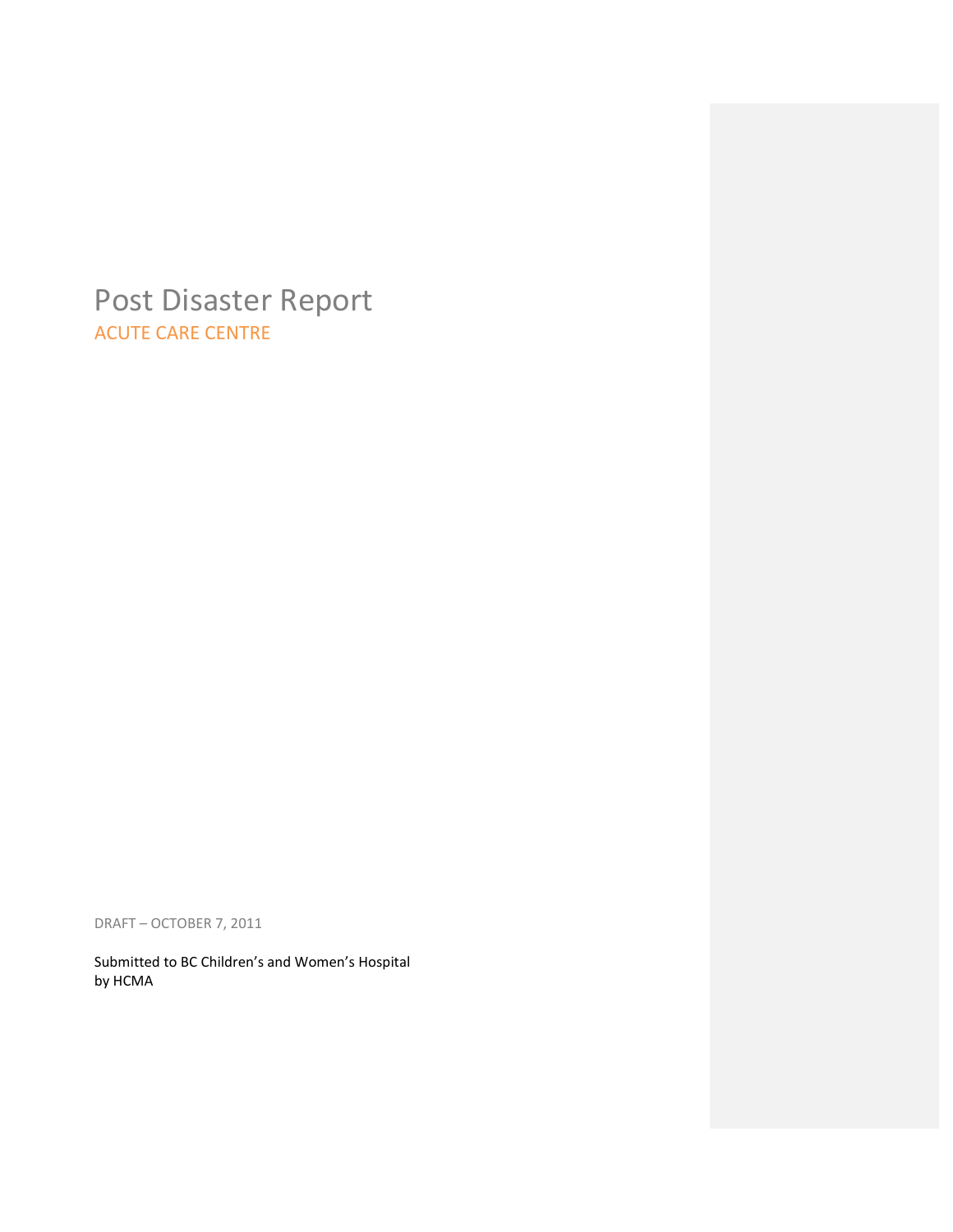# **Consultants**

# Architectural

**Hughes Condon Marler Architects** Suite 300–1508 West 2nd Avenue Vancouver BC V6J 1H2 Canada Tel: 604‐732‐6620 Fax: 604‐732‐6620

#### Structural

**Genivar** Suite 308 ‐ 4211 Kingsway, Burnaby, BC V5H 1Z6 Tel: 604‐294‐5800 | DID: 604‐297‐2137 Fax: 604‐294‐0400

### Mechanical

**AME Consulting Group Ltd**

721 Jonhson Street Victoria, BC V8W 1M8 Tel: 250‐ 382‐5999 Fax: 250‐382‐5998 Contact: Dave Neufeld/Rob Walter

#### Electrical

**Applied Engineering Solutions Ltd.** 4th Floor, 509 Richards Street Vancouver, BC V6B 2Z6 Tel: 604.569.6500 Fax: 604.569.6501 Contact: Boriana Arguirova

#### Quantity Surveyor **SSA**

Marinaside Crescent Vancouver, BC V6XZ 2V2 Tel: 604 732 0707 Fax: 604 732‐0057 Contact: Tim Spiegel /Paul Mitchell

#### Civil

**R.F. Binnie & Associates Ltd.**

205‐4946 Canada Way Burnaby, BC V5G 4H7 Tel: 604 420‐1721 Fax: 604 420‐4743 Contact: Ken Fung/Geneve Lau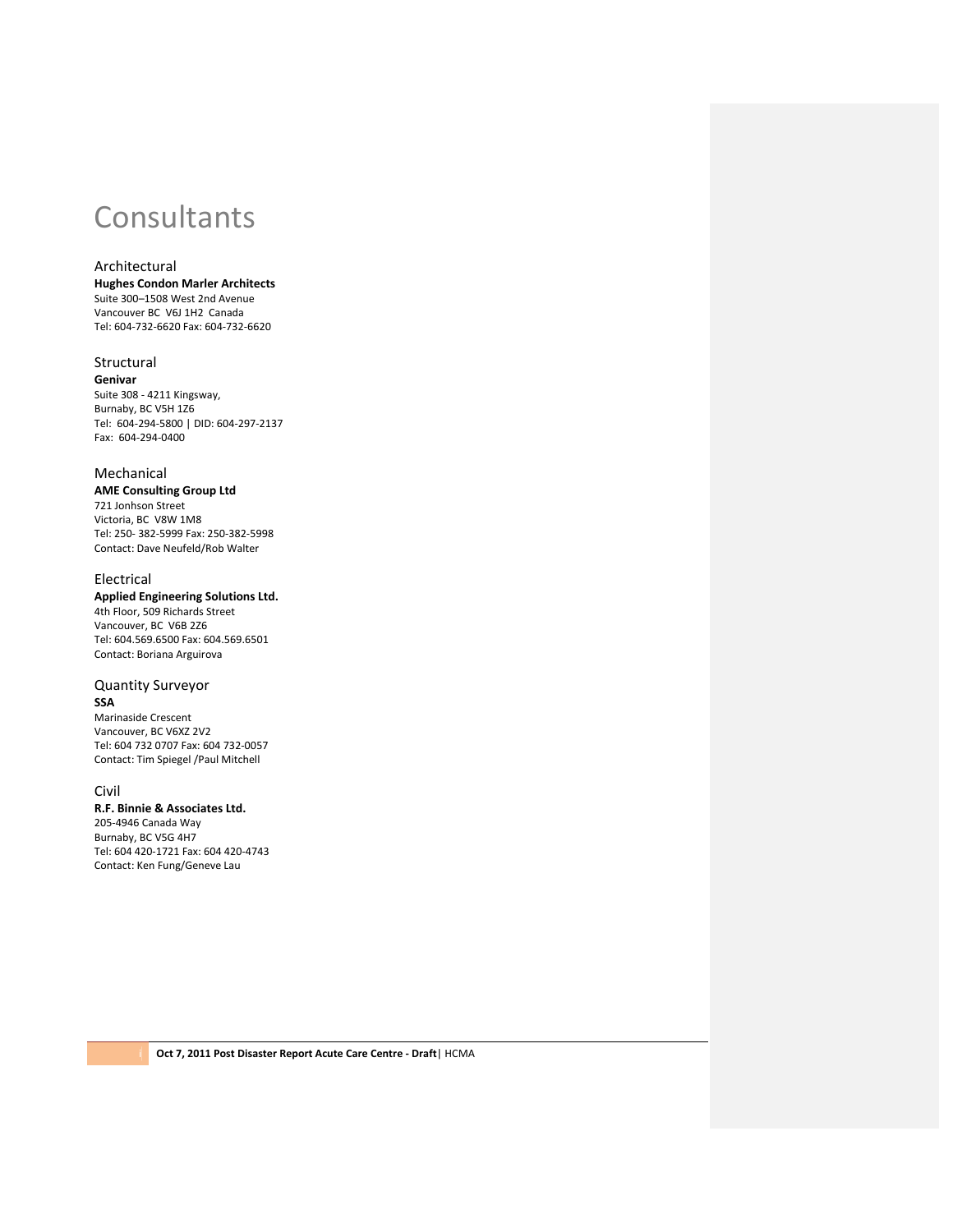# Table of Contents

# **APPENDICES**

| Appendix B: Calculation of Estimated Construction Cost 11      |  |
|----------------------------------------------------------------|--|
| Appendix C: Structural Post-Disaster Design Considerations TBD |  |
|                                                                |  |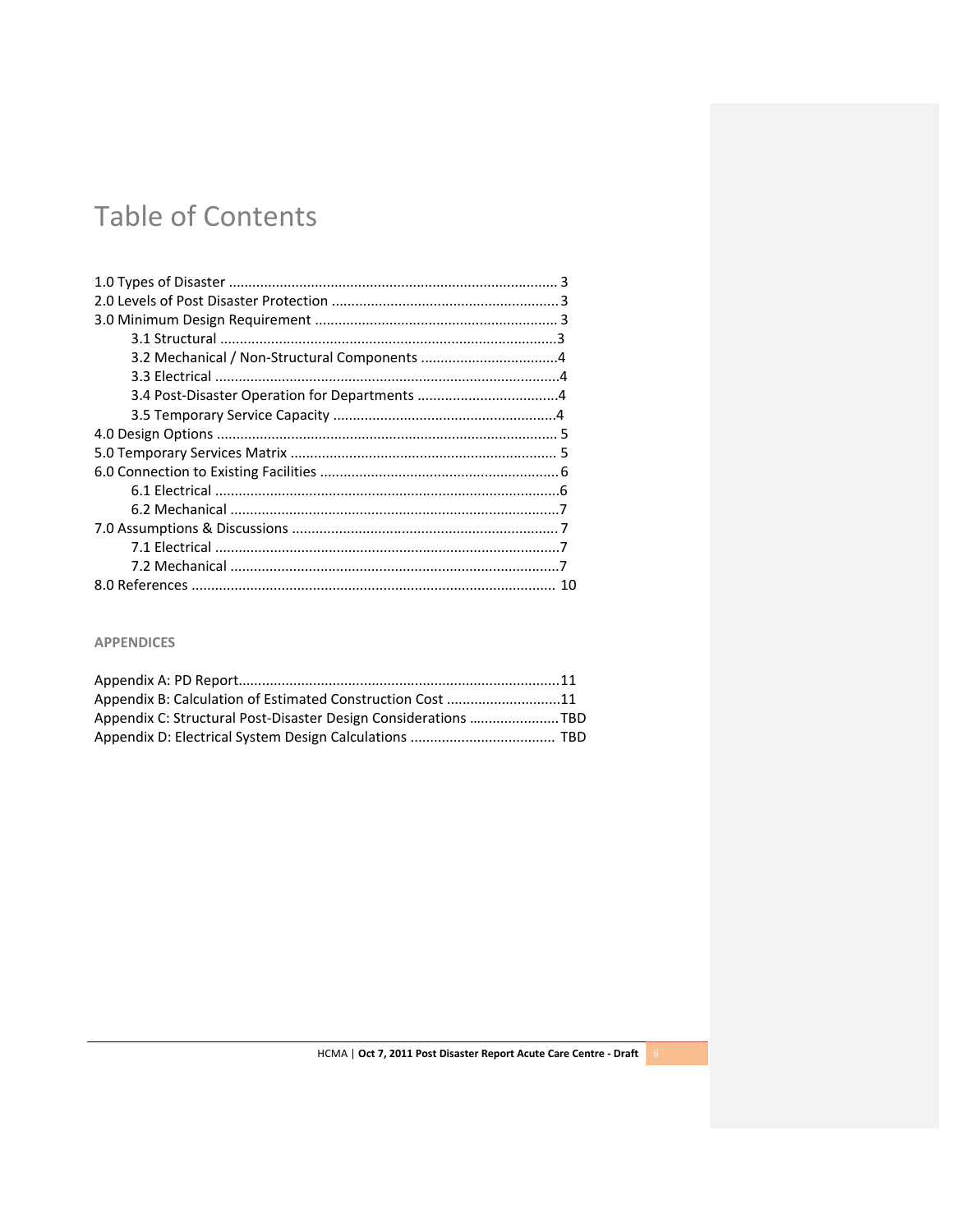# 1.0 Types of Disaster

The design of post-disaster buildings and the structural attachments of non-structural building components in post‐disaster structures are addressed in both the National Building Code of Canada (NBC 2005) and the Vancouver Building Bylaw (VBBL 2007).

In VBBL 2007, the meaning of a 'post‐disaster' building is clearly defined. Design considerations in post‐disaster buildings anticipate eventualities catalyzed by natural disasters such as strong winds, snowstorms, and earthquakes. Importance factors for wind, snow, and earthquake are used in the VBBL 2007 to multiply the required design load for the structure.

The BC Children's and Women's hospital (BCCW) Acute Care Centre (ACC) is situated neither in a flood plain nor in a heavily forested area—the occurrence of floods and forest fires thus seems unlikely. Earthquakes seem to be the natural disasters that need to be addressed in the design of the proposed ACC at BCCW.

# 2.0 Levels of Post Disaster Protection

There are three levels of classification for post‐disaster protection.

1. Function protection (FP) designates the highest level of disaster preparedness. Its goal is to protect life and investment, and to ensure that the facility continues to operate post-disaster.

2. Investment protection (IP) signifies an intermediate level of protection, and is intended to protect all or part of the infrastructure and equipment. In the IP model, the facility itself may stop functioning, but is designed to resume operations within a reasonable time and within reasonable cost.

3. Life safety (LS) marks the basic level of protection and aims to ensure that the lives of building occupants are not put at risk.

Post-disaster design strategies for BCCW ACC can be driven by the importance of the clinical departments and the required level of protection. The Emergency Department (ED) must be designed for function protection (FP), whereas other areas could meet a lesser requirement. However, rather than prioritizing the allocation of emergency resources based on critical need, for the purposes of this report, all departments will be assumed to require FP levels of post‐disaster preparedness.

# 3.0 Minimum Design Requirements

VBBL 2007 defines some minimum design requirements for post‐disaster buildings. In addition, the function protection of ED and other major departments will require more detailed consideration.

# 3.1 Structural

A structure designed, detailed and constructed to VBBL 2007 requirements is generally accepted as providing functional protection (FP); minor structural damage may occur, such as cracking of structural and non-structural elements. For a hospital, VBBL 2007 requires an Earthquake Importance Factor of 1.5 for the entire post‐disaster structure.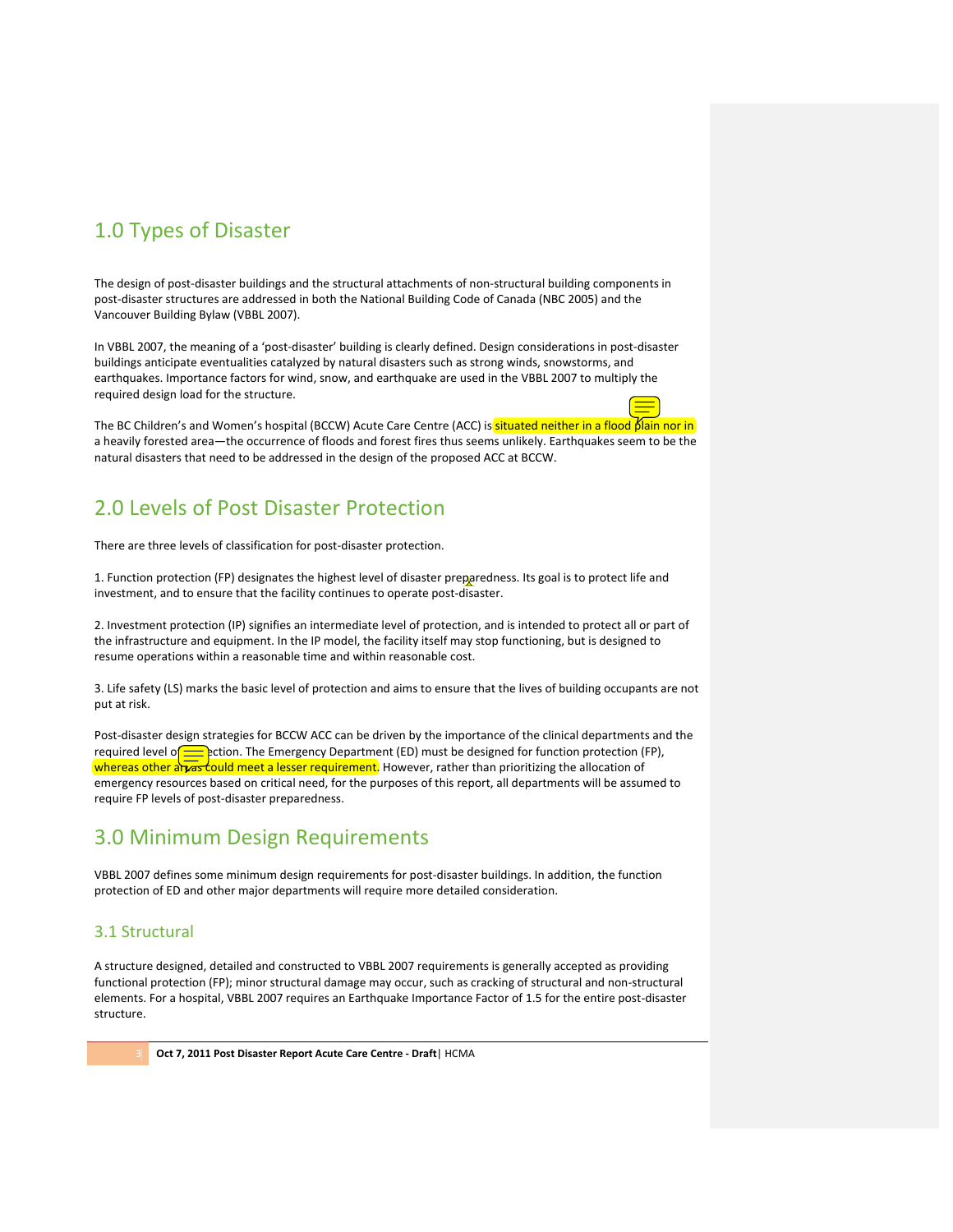The entire structure of the BCCW Acute Care Centre needs to be designed to meet specifications outlined in VBBL 2007, a set of building standards mandating that the facility meets the function protection requirement.

# 3.2 Mechanical / Non‐structural Components

Non‐structural components such as HVAC and plumbing systems must have their connections and equipment designed to accommodate seismic forces.

Building services such as the supply of medical gases, need to be designed to an adequate level of protection for the medical department that they serve. Service connections to the building need  $\equiv$  e seismic joints. Some building services—potable water and electricity, for *instance—will require a reasonable level of redundancy*.

# 3.3 Electrical

Emergency power will be provided to the ACC from new generators within the facility. Service connections will be provided to post‐disaster standards through the Basement and Electrical Room, via the new underground service tunnel to the Acute Care Centre.

# 3.4 Post‐Disaster Operations of Departments



While it is not required that building services be functional post-disaster, as a minimum, the Emergency Department should be provided with adequate services to maintain full operation.

For other clinical services, the level of post‐disaster protection needs to be evaluated with feasibility and practicality in mind. Refer to Section 4.0 for design options considered in this report.

# 3.5 Temporary Service Capacity

VBBL 2007 does not outline any specific requirement for temporary services such as water supply or sewage storage. Temporary service can be defined as the on‐site storage that will enable the building services to continue functioning until regular service is restored. For example, potable water may not be available if the municipal water line suffers a break off‐site during a seismic event. Temporary service for potable water would mean that storage tanks would be depended upon to supply the hospital's regular demands for a given time.

If it is decided that parts of the facility are to function after a seismic event, temporary services need to serve the functioning departments for a limited time before regular services are restored. Building services such as medical gases, vacuum service, potable water, sewer, and storm water are to be evaluated to keep the critical clinical services operational.

Storage capacities should be sufficient to last—at a minimum—several days before regular services are available and can be delivered on‐site.

Medical gases and vacuum service are provided within the building and as such should remain available. Hot water for building heating is provided from an on-site source, with the service lines and connections provided to meet post-disaster standards. However, a new oxygen generation system will likely be required to meet capacity and to comply with seismic standards. The service lines and connections likewise need to meet post-disaster standards.

**Comment [sd1]:** PHSA to confirm.

HCMA | **Oct 7, 2011 Post Disaster Report Acute Care Centre ‐ Draft** 4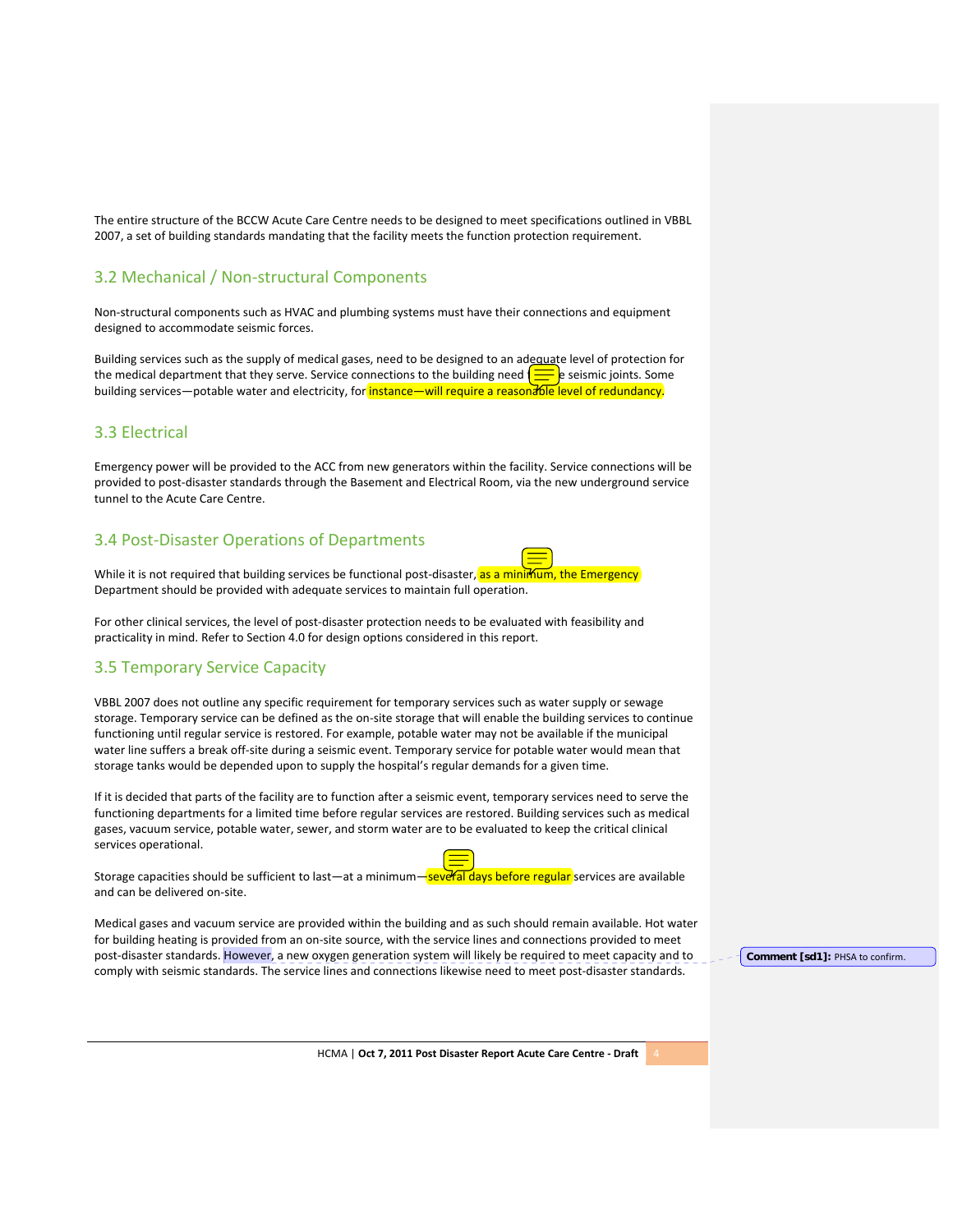# 4.0 Design Options

A few post‐disaster design options—with varying levels of protection and levels of temporary service capacity need to be considered. One base option and two additional options are presented so a budget and feasibility analysis can be performed.

| apacit |                                         |                                                 |                       |                                                                  |
|--------|-----------------------------------------|-------------------------------------------------|-----------------------|------------------------------------------------------------------|
| Option | Temporary<br><b>Service</b><br>Capacity | <b>Electrical</b><br>Capacity                   | <b>Considerations</b> | <b>Additional</b><br><b>Construction</b><br><b>Cost Estimate</b> |
| 01     | 72 hours for<br>entire ACC              | 72 hours running maximum<br>generator capacity  | Lowest cost           | SSA to provide                                                   |
| 02     | 120 hours for<br>entire ACC             | 120 hours running maximum<br>generator capacity | Medium cost           | SSA to provide                                                   |
| 03     | 168 hours for<br>entire ACC             | 168 hours running maximum<br>generator capacity | High cost             | SSA to provide                                                   |

# 5.0 Temporary Services Matrix

Based on the Clinical Specifications prepared by Resource Planning Group (RPG) for BCCW ACC dated July 15, 2011, estimated capacities for each building service are provided below. All systems designated as post‐disaster must meet 100% operational requirements for a period of three, five, or seven days (72, 120, or 168 hours, respectively). The final timeframe to be used in the post‐disaster specifications is to be determined based on cost estimates to be provided by SSA (Spiegel Skillen & Associates, Ltd.).

These estimates were calculated for each of the three design options

| <b>Services</b>                     | Option 01                                                                              | Option 02                 | Option 03             |  |
|-------------------------------------|----------------------------------------------------------------------------------------|---------------------------|-----------------------|--|
| <b>ELECTRICAL</b>                   |                                                                                        |                           |                       |  |
| <b>Net Additional Fuel Required</b> | ????                                                                                   | ?????                     | ?????                 |  |
| <b>Emergency + Baseline Normal</b>  |                                                                                        |                           |                       |  |
| Generator                           | 50, 000 litres                                                                         | 82, 000 litres            | 115, 000 litres       |  |
| <b>Medical Gases Supply</b>         | TBD                                                                                    | TBD                       | TBD                   |  |
| <b>MECHANICAL</b>                   |                                                                                        |                           |                       |  |
| <b>Vacuum Services</b>              | Operate on backup                                                                      | Operate on backup power   | Operate on backup     |  |
|                                     | power and are note affect                                                              | and are note affect in PD | power and are note    |  |
|                                     | in PD Scenario                                                                         | Scenario                  | affect in PD Scenario |  |
| <b>Boiler Plant Fuel Required</b>   | ?????                                                                                  | ???????                   | ??????                |  |
|                                     |                                                                                        |                           |                       |  |
| <b>Potable Water Storage</b>        | 0.47 million litres                                                                    | 0.78 million litres       | 1.1 million litres    |  |
| (Domestic Cold Water only)          |                                                                                        |                           |                       |  |
| <b>Sewage Storage</b>               | 0.52 million litres                                                                    | 0.86 million litres       | 1.2 million litres    |  |
| Stormwater                          | Stormwater drains oversized to accommodate peak storm flow. No storage capacity.       |                           |                       |  |
|                                     | Overland overflow, if required, by others.                                             |                           |                       |  |
| <b>Fire Protection Systems</b>      | Estimated 14,000 L storage capacity required. Fire sprinklers can be served by potable |                           |                       |  |
|                                     | water storage of fire water service is interrupted.                                    |                           |                       |  |
| <b>Heating Plant</b>                | All heating supplied by campus plant. No generation capacity within the building.      |                           |                       |  |
| <b>Cooling Plant</b>                | Can be served either by building chillers or building geoexchange field.               |                           |                       |  |

**Comment [sd2]:** Referring to 'Minimum requirement to maintain ED service,' Phase 2 Clinical group need to decide minimum functionality required post disaster. See note on page 7.

**Comment [sd3]:** AME/PHSA: Storage area required in building. Please advise on quantities of gases required for storage.

**Comment [sd4]:** AME/AES to confirm

**Comment [MH5]:** PHSA to provide

Note: A 90,000 Litre (20,000 Gallon) storage is approximately 3.0 x 5.0 x 6.0 m (10 x 15 x 20 Ft); and 0.1 million litres = 26, 500 US gallons = 100 cubic metres = a tank approximately 7m x 7m x 2m tall

5 **Oct 7, 2011 Post Disaster Report Acute Care Centre ‐ Draft**| HCMA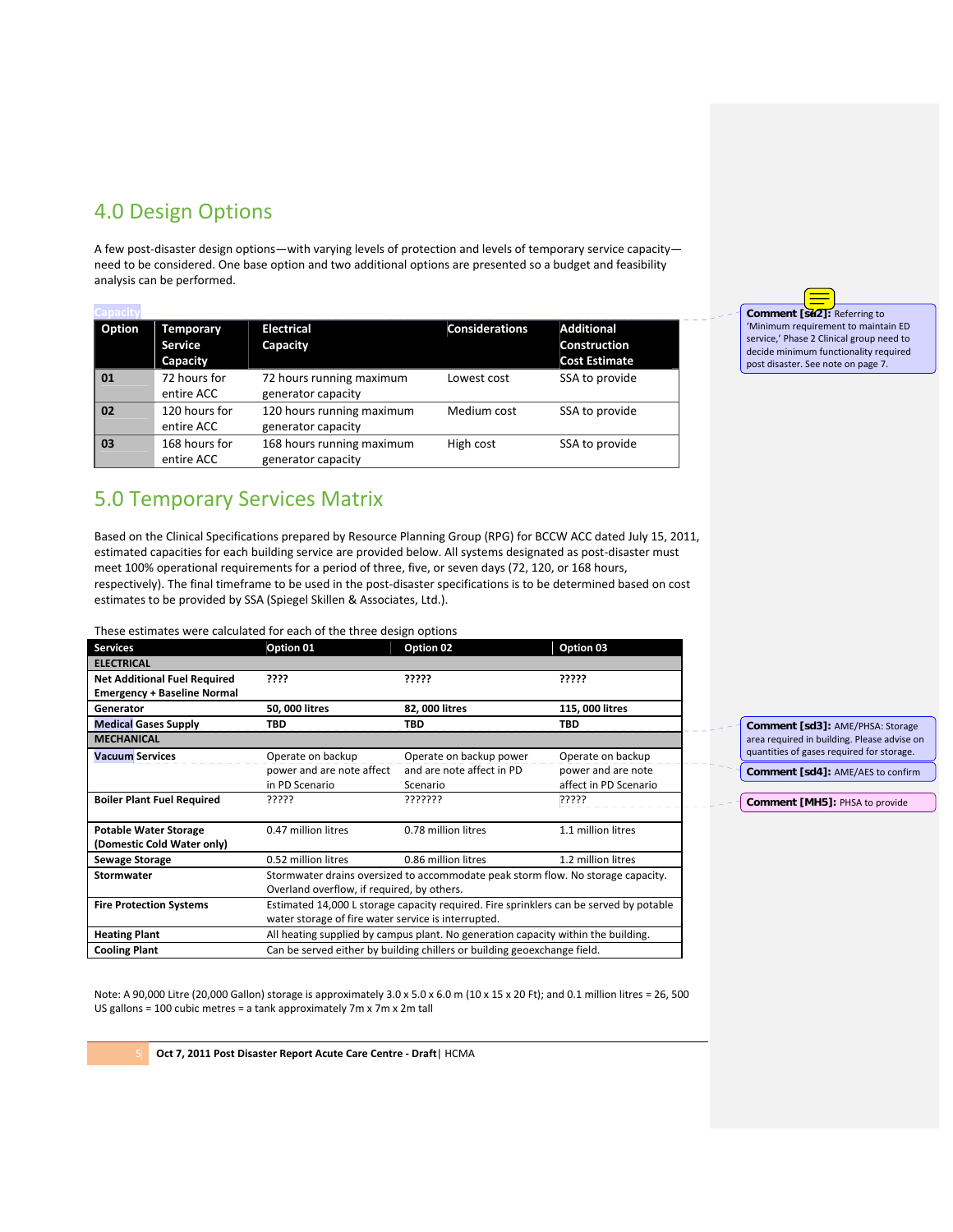# 6.0 Connection to Existing Facilities

### 6.1 Electrical

Emergency power will be provided to the ACC from new generators within the facility. Service connections will be provided to Post Disaster Standards through the basement Electrical Room, via the new underground service tunnel to the Acute Care Centre.

### 6.2 Mechanical

The new ACC will obtain hot water for building heating from the campus central plant. The balance of the services will be self-contained and dedicated to the ACC. However, there are no existing facilities to accommodate the needs for domestic cold water and sanitary effluent storage: new on‐site infrastructure will be required.

# 7.0 Assumptions & Discussions

### 7.1 Electrical

Post Disaster operation of the facility is to meet the requirements of CSA Z232.

Post-disaster operation of the facility requires additional fuel storage capacity for the emergency generators. This additional fuel storage must be provided adjacent to or within the ACC. There are three options for sizing this capacity.

1. Operation of the full capacity ACC load (3.2MVA) for 72 hours requires an additional 48,500 litres of fuel.

- 2. 120 hours requires an additional 82,000 litres of fuel storage
- 3. 168 hours requires an additional 115, 000 litres of fuel

#### 7.1.1 Power

Normal power to the new facility will be via dual parallel service from the existing substation in the Acute Care Building (ACB). Calculated required power for the building is 3.2 MVA, based on the total area and preliminary mechanical plant load of 2 MW.

Emergency generators—two units of 1 MVA each to ensure full redundancy—will be provided to support critical loads in the new facility. Service connections will be provided to post‐disaster standards. Refer to mechanical design requirements for the fuel tank sizing and capacity.

A centralized 150 kW UPS in N+1 configuration will be provided to cover for the transition from the normal power supply to generator power for all critical loads. A UPS battery will be sized to support the load for a duration of 30 minutes, and will have a manual bypass switch. An additional external connection on the envelope of the building could be provided for re-fueling. All servers, data switches, security equipment, nurse call system, and FA system will be on UPS power.

The main electrical room will be in the basement, built to a two-hour fire-separation rating, and connected with dual underground feeders from two separate sources. Generator rooms will be in the basement with twohour separations and separate rooms for full redundancy. All automatic transfer switches will have double

HCMA | **Oct 7, 2011 Post Disaster Report Acute Care Centre ‐ Draft** 6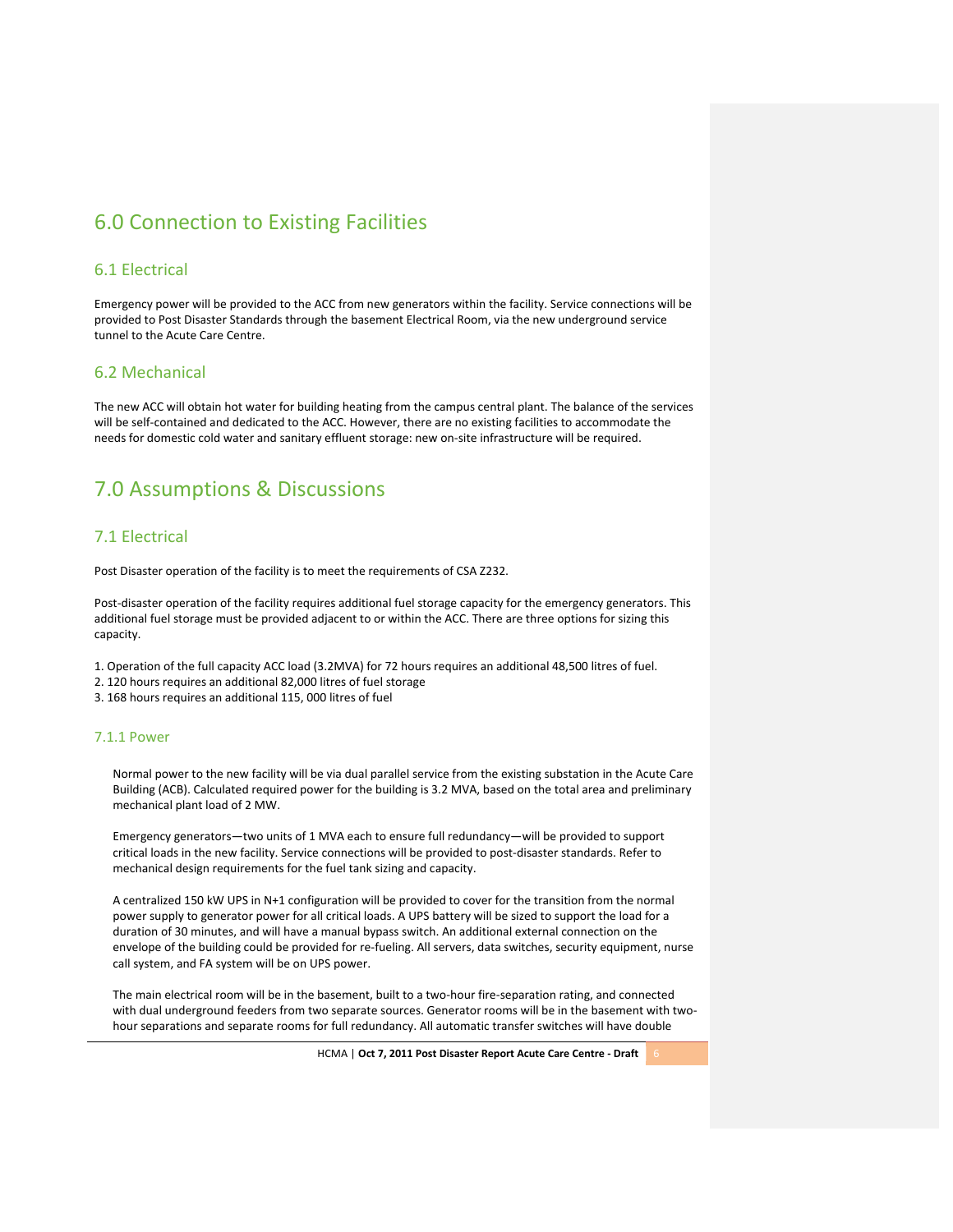bypass manual switches.

A complete grounding system will be provided in accordance to current codes and regulations.

#### 7.1.2 Communications

Dual fiber underground connections to a new dual core in the main communication room will be provided. Both fiber connections will be pulled in independent conduit system and pathways for full redundancy.

The main communication room will be in the basement and will be fire‐rated for two hours.

Communication rooms on all floors will have a direct fiber homerun to the main communication room. Fiber connections between the communication rooms on the same floors are proposed for additional redundancy.

The entirety of the new facility is to have wireless coverage for redundant connectivity

The communication grounding system will be designed in accordance to the ANSI/EIA/TIA‐607‐A and IEEE 1100.

#### 7.1.3 Fire Alarm (FA) system

A two‐stage FA system will be provided in the new facility.

All FA wiring will be in separate pathways.

A VESDA system—a very early warning aspirating smoke detection apparatus—is proposed for the main communication room, UPS room, CT room, and any other similarly valuable equipment rooms.

Dry sprinkler systems are to be installed in the main electrical and generator rooms.

Fire separations of the main electrical and communication rooms are to be two hours.

# 7.1.4 Emergency Operation Center (EOC)

The entire EOC will be on emergency/UPS power.

A higher density of power outlets will be provided along the walls of the EOC.

A dedicated redundant fiber connection will be provided for the EOC.

A higher density of data outlets will be provided along the walls of the EOC.

A dedicated AP for wireless connectivity will be provided in the EOC.

### 7.2 Mechanical

Domestic cold water and sanitary effluent drainage are considered in this analysis only.

The central campus plant will meet normal operation standards and will supply the ACC through post‐disaster rated structures. All other services are either electrically powered or require only additional storage space. The Existing steam plant consists of three 17,500 lbs./hr boilers. The new ACC load has been estimated at 7.6 MWt, requiring two boilers operating at full load and one trimmed.

**Comment [sd6]:** PHSA: Please provide direction on EOC. Currently 132 m2 of the area proposed is included in the RPG funcational program See Appendix A for full area proposed.

**Comment [sd7]:** PHSA: Please confirm boiler numbers.

7 **Oct 7, 2011 Post Disaster Report Acute Care Centre ‐ Draft**| HCMA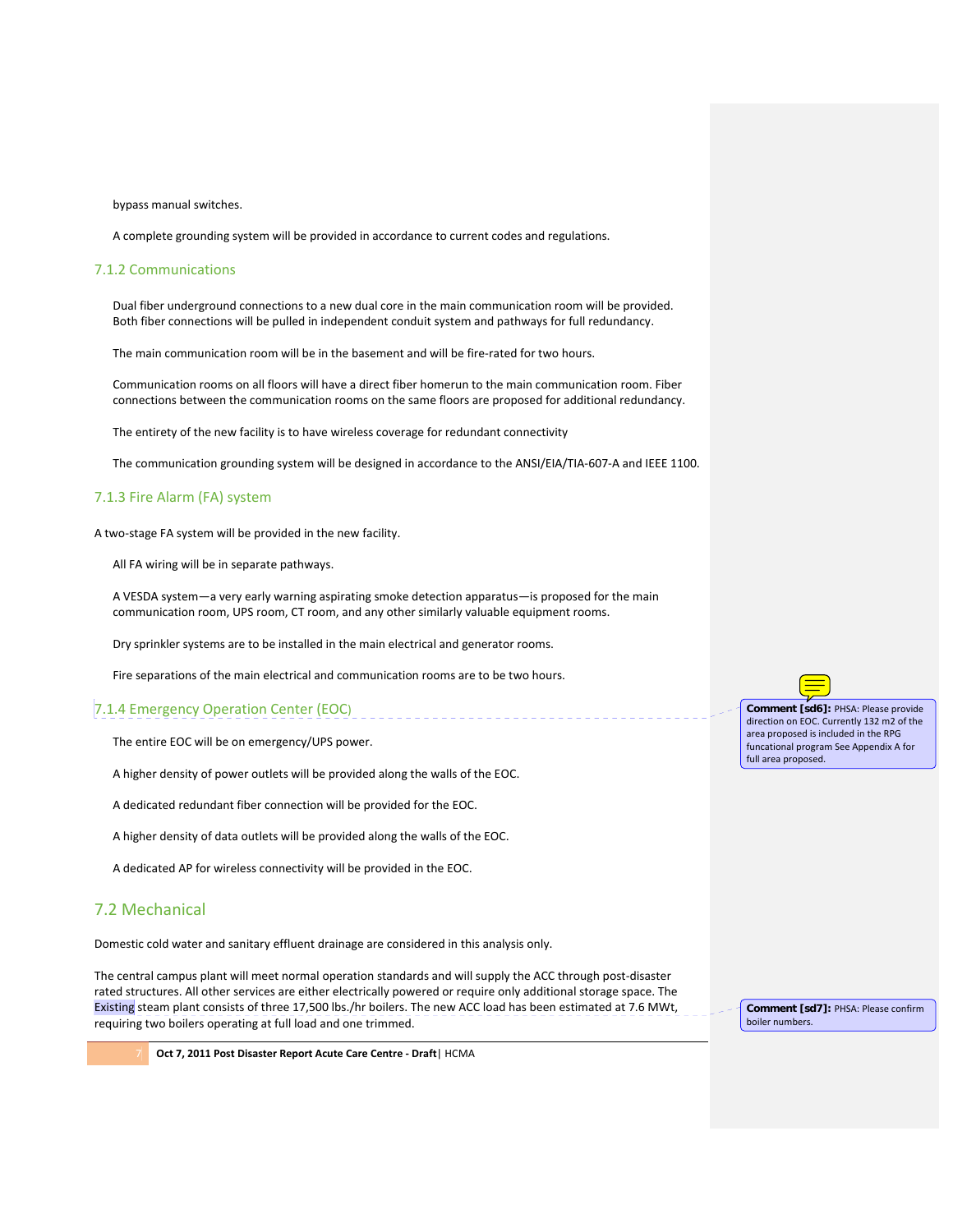The existing steam plant will likely be replaced by a possible future Biomass plant to meet the estimated ACC load (7.6 MWt). All three existing boilers will be replaced with new 35,000 lbs./hr capacity boilers, so that two boilers will be able to meet the new total load. (One boiler will remain as backup).

Existing boilers are dual fuel (Natural gas, interruptible and #2 fuel oil). New boilers will also be dual fuel. Existing #2 fuel oil capacity is 2x50kL (Kilolitres) for a total of 100kL. Existing fuel capacity allows boilers to operate at current load for 48 hours. Additional fuel storage capacity will be required to operate the new upgraded steam plant to meet the new demands of ACC.

A new bulk oxygen service is to be provided by a new Biomass plant. A new system will be provided by the vendor. A two inch (2") dedicated line will be provided to meet the new ACC requirements.

Medical air and vacuum service for the new ACC will be provided by stand‐alone systems that will be connected to emergency power. To comply with post‐disaster mandates, nitrogen, nitrous oxide, and other bottled gases—as well as respective backup quantities—will be located within the ACC. Adequate space allowance for such supplies has not yet been factored into the indicative design. New ACC Architectural indicative design information (without furniture layout) was used to estimate both domestic cold water and sanitary effluent loads. Stand‐alone systems will provide storage capability to meet post-disaster considerations. All calculations concerned with plumbing fixtures assume a frequency of use of nine (9) times a day.

#### 7.2.1 Sanitary Drainage

A sewage holding tank will be installed to accommodate all building sanitary drainage flows for the post‐ disaster timeframe, including possible decontamination shower flows.

The sewage holding tank will have a pumpout connection accessible by truck. Each sewer drain servicing the building will also have a pumpout connection accessible by truck.

Quantity estimate for holding tank based on domestic water usage + 10%.

#### 7.2.2 Stormwater Drainage

The building storm drains will be capable of handling the flow from a 100-year storm event. The services will be increased in size from standard engineering design to handle the additional capacity required.

#### 7.2.3 Domestic Water

The building will be served by two independent water supply mains from the municipal service.

The building will have two independent water supply connections at the exterior, accessible by truck.

A potable water storage tank complete with primary and secondary filtration system will be installed to accommodate all building potable water needs for the post-disaster timeframe.

The potable water storage tank will also connect to the fire protection system as a backup water supply, complete with appropriate backflow prevention.

Quantity estimate for storage tank based on 500 L/bed/per day usage.



**Comment [sd11]:** AME / PHSA: Please confirm quantities required.

HCMA | **Oct 7, 2011 Post Disaster Report Acute Care Centre ‐ Draft** 8

**Comment [sd8]:** PHSA: Please confirm capacity of new boilers and whether one will remain as backup.

**Comment [sd9]:** PHSA: Please provide info for existing.

**Comment [sd10]:** PHSA / AME: Please supply space allowance data for gas supplies.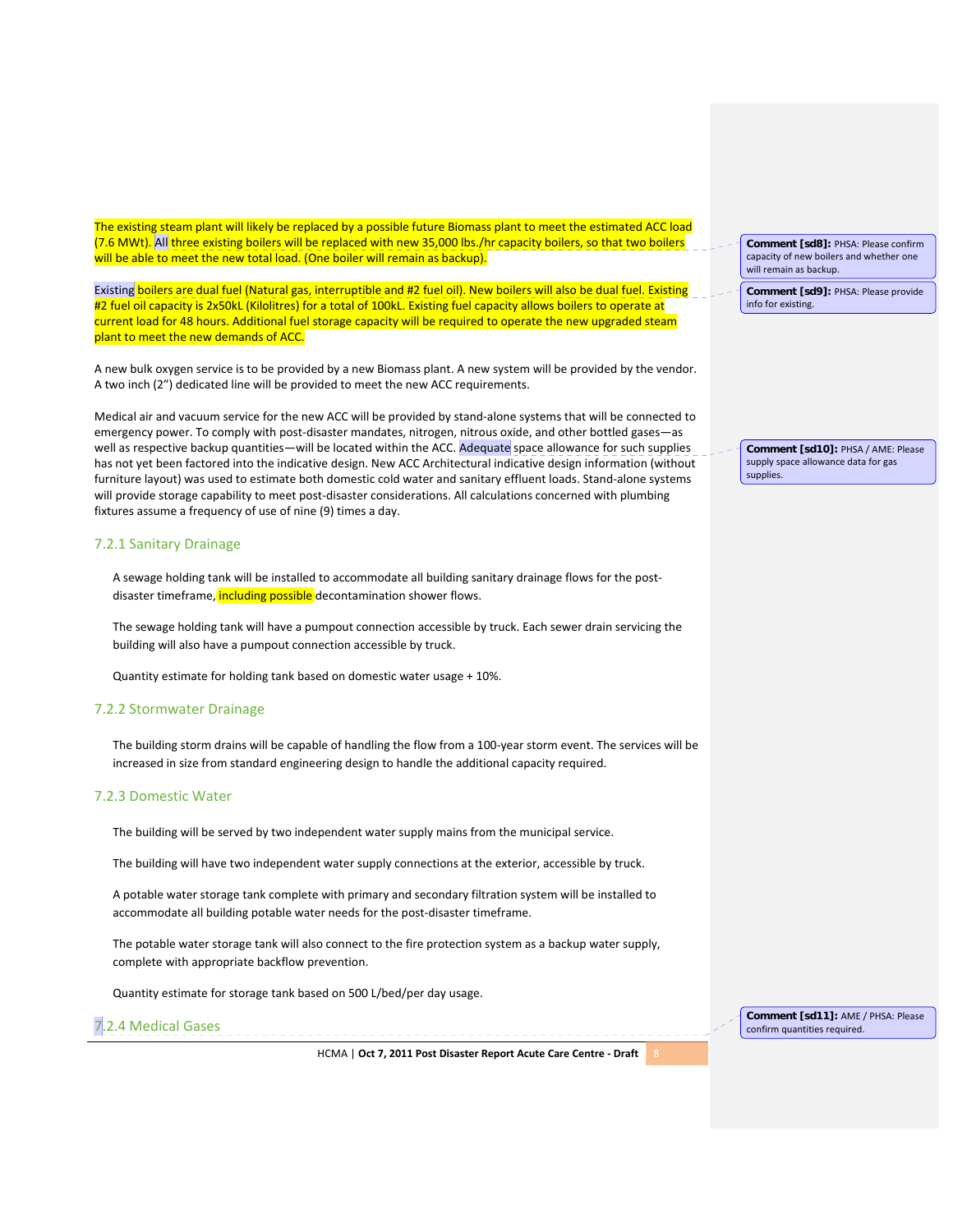The building will be served by a dedicated medical gas plant complete with storage supply of all necessary medical gases for the post‐disaster timeframe.

#### 7.2.5 Fire Protection Systems

The fire pump and all fire protection equipment will be connected to emergency power.

Duplex fire pumps will be installed for 100% redundancy of fire sprinkler operation.

Fire pumps will draw primarily from the fire water service, with the capability to automatically switch to the potable water reservoir tank if the main service supply fails.

#### 7.2.6 Building Ventilation

Air handling units will be capable of 100% recirculation where possible. Where exhaust air cannot be recirculated, the minimum fresh air supply level needed for make-up air will be rerouted through highefficiency filters

Class I spaces will remain 100% operational. Class II and III spaces will be designed to maintain reduced ventilation levels. Class I spaces include all procedure suites and ICU areas.

#### 7.2.7 Building Piping Systems

All building piping systems (water, hydronics, medical gases) will be piped with multiple risers and branch piping to each functional program unit. This arrangement will provide redundancy such that at least part of the functional unit can remain operational if any single riser main becomes damaged and the flow must be valved shut.

All building piping systems will incorporate flexible connections at building seismic joints.

#### 7.2.8 Heating Plant

The building heating will be served via hot water from the campus heating plant. There will not be a stand‐ alone heating place to serve this building's space and ventilation heating requirements.

#### 7.2.9 Cooling Plant

The building cooling will be served by a dedicated chiller plant. The equipment will be located within the building.

#### 7.2.10 Geoexchange Field

At this time, the Indicative Design includes a geoexchange field to maximize building energy efficiency. The field will be sized to accommodate the entire 24/7 cooling load of the building at a minimum. Therefore, the 24/7 cooling capacity will not be affected even if the chiller plant is offline.

#### 7.2.11 Generator Fuel

9 **Oct 7, 2011 Post Disaster Report Acute Care Centre ‐ Draft**| HCMA

**Comment [sd12]:** PHSA: Please confirm. Direction was for "all services to remain operational."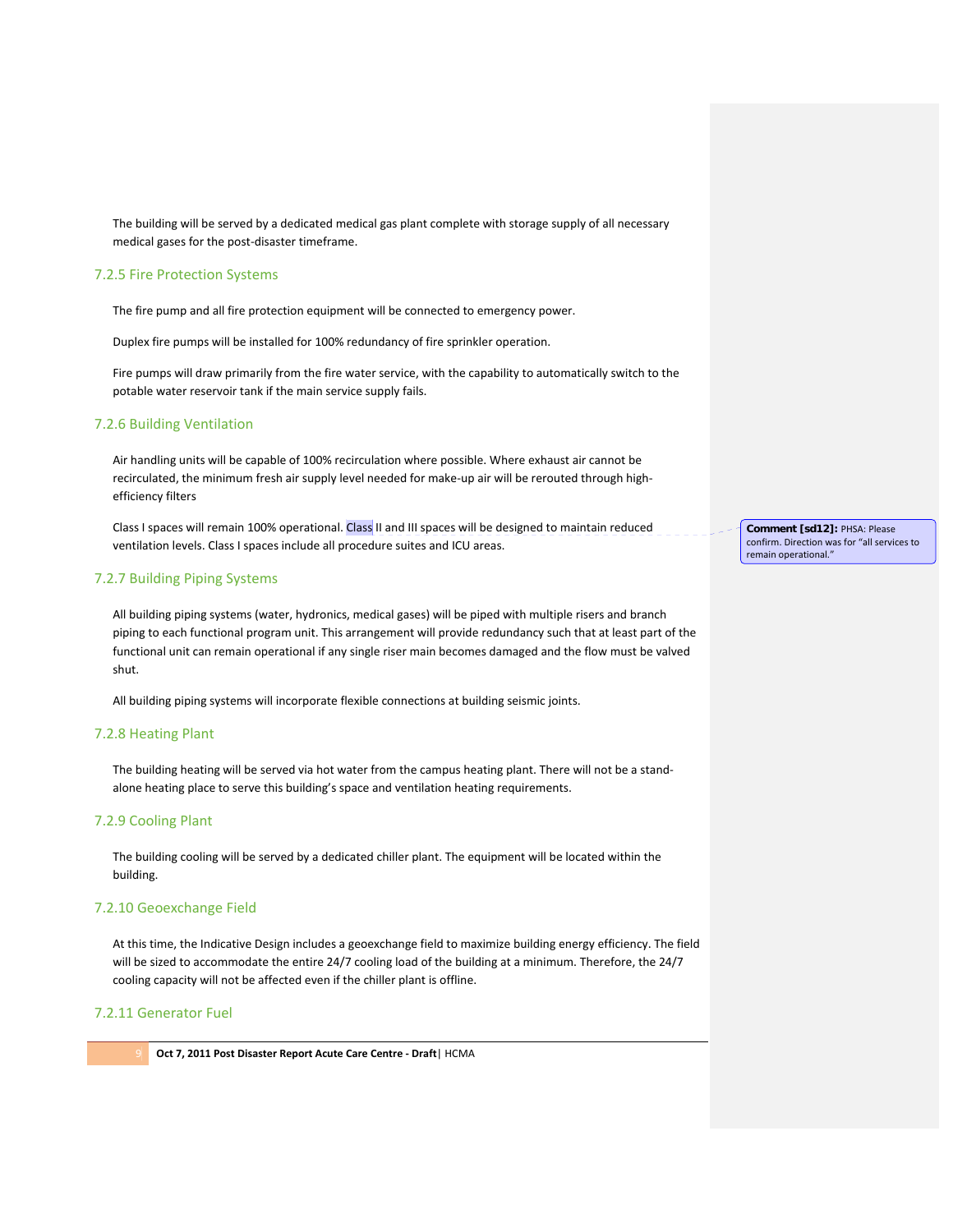Multiple fuel storage tanks will be installed to ensure operation of the emergency generator(s) for the postdisaster timeframe. The tanks will be manifolded together for redundancy and for rotation of usage for weekly generator tests.

### 7.2.12 Emergency Operations Centre

This area will require HVAC and plumbing systems designed for 60 people, and be capable of operating in a post‐disaster situation.

# 8.0 References

Protecting New Health Facilities from Disasters: Guidelines for the Promotion of Disaster Mitigation, Washington D.C., PAHO/WHO 2003.

2008‐2009 World Disaster Reduction Campaign: Hospitals Safe from Disasters, International Strategy for Disaster Reduction.

Guidelines for Vulnerability Reduction in the Design of New Health Facilities, Washington D.C., PAHO/World Bank 2004.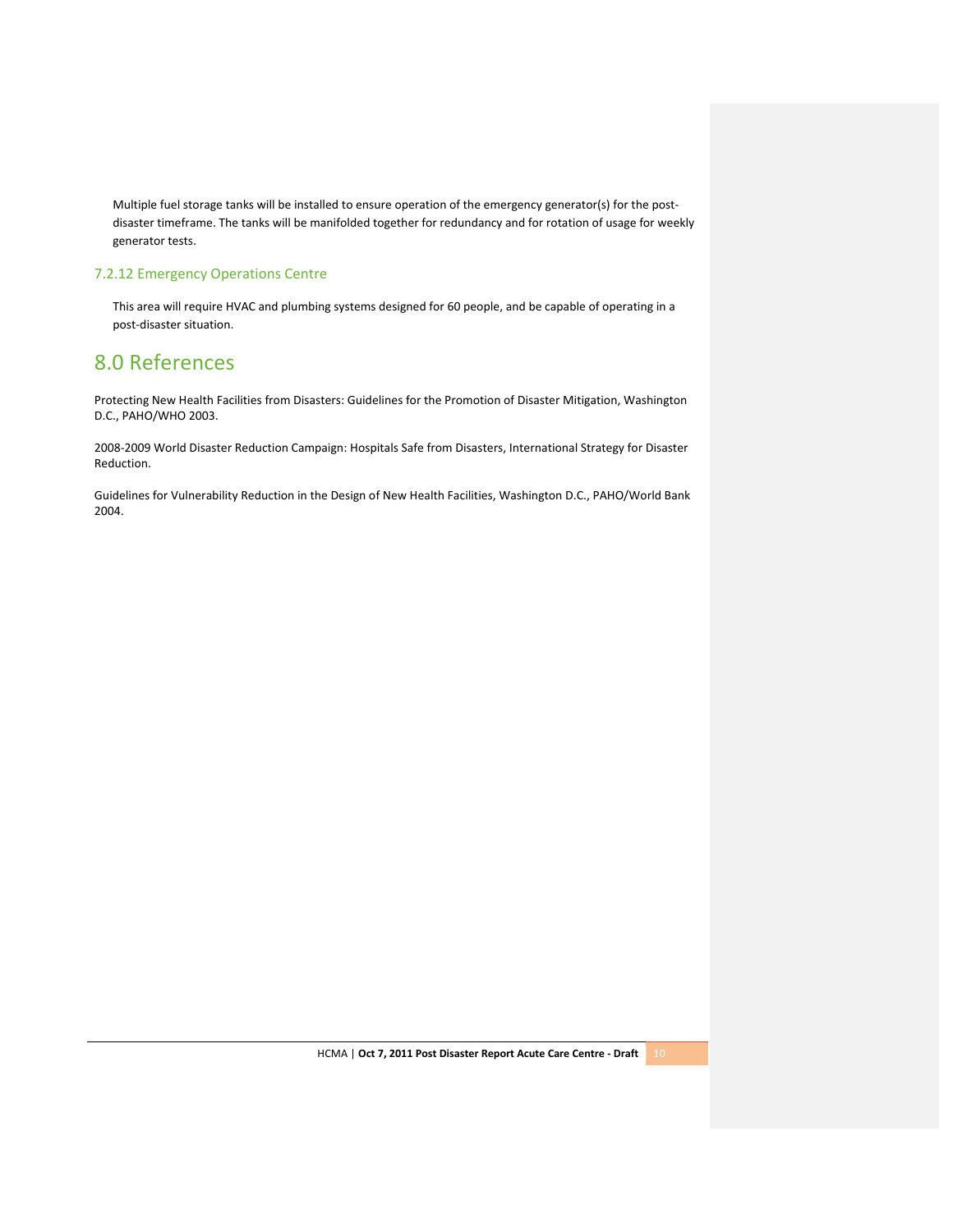Appendix A: BCCW EMERGENCY OPERATIONS CENTRE RPG Schedule of Accommodation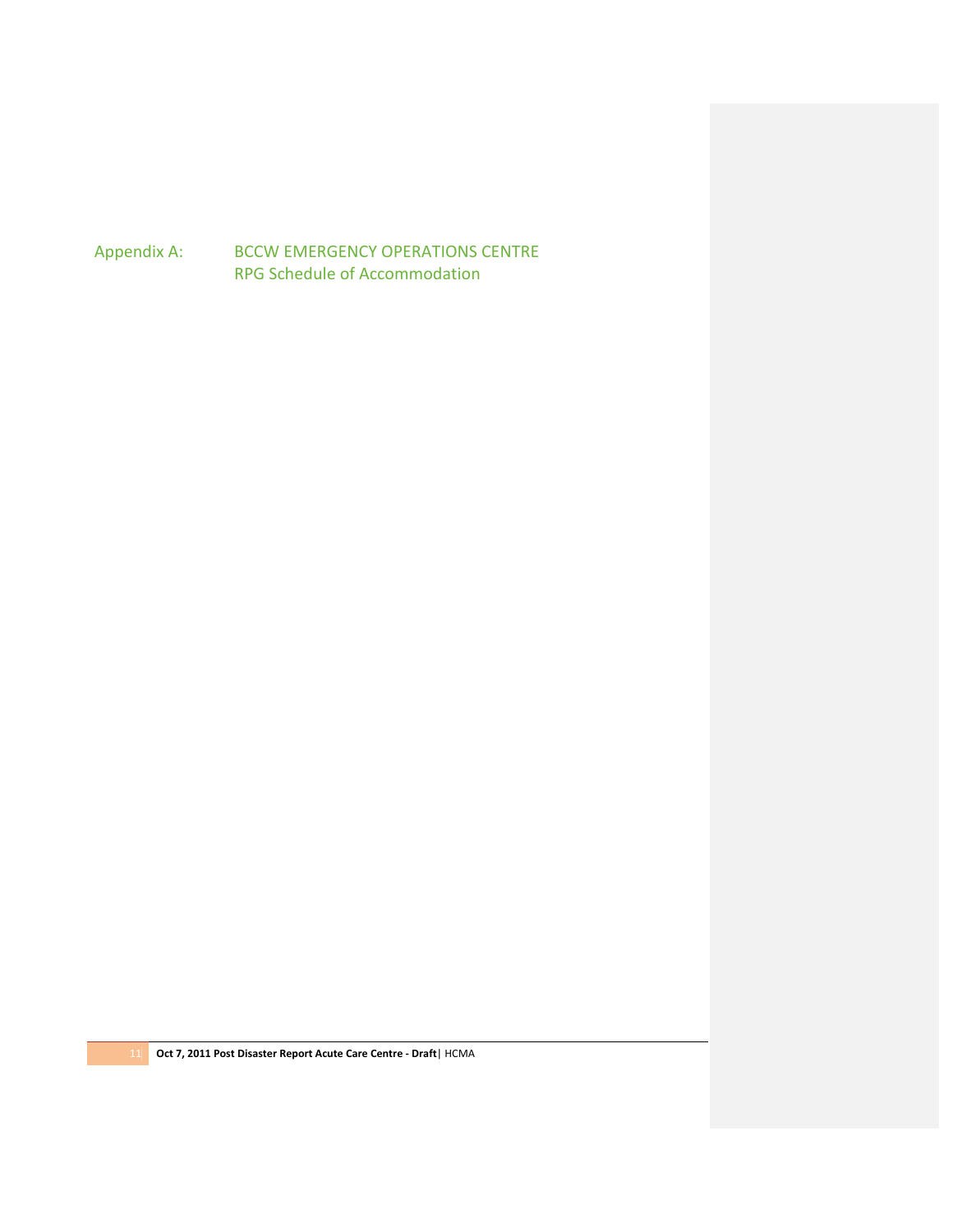# **3A.-- BCCW EMERGENCY OPERATIONS CENTRE**

## **Attachment B: Schedule of Accommodation**

# **Space Requirements**

| Ref | Space                                         | Proposed Area |          |       | Remarks                                                                                                                                  |  |
|-----|-----------------------------------------------|---------------|----------|-------|------------------------------------------------------------------------------------------------------------------------------------------|--|
|     |                                               | units         | nsm/unit | nsm   |                                                                                                                                          |  |
| 01  | Security Control Area                         | 1             |          | 6.0   | Reception desk, card access control to<br>EOC                                                                                            |  |
| 02  | <b>Operations Centre</b>                      | 1             |          | 836.0 | 60 person, tables, 40 computer stations,<br>3600 mm to 4200 mm, ceiling height, raised<br>floor, 2 stentofon stations, tepehone (2), fax |  |
| 03  | Storage, Emergency<br><b>Suupply Cabinets</b> | 3             | 1.0      | 3.0   |                                                                                                                                          |  |
| 04  | Storage, EOC Bins                             | 1             |          | 8.0   | 3 bins                                                                                                                                   |  |
| 05  | <b>Communications Room</b>                    | 1             |          | 8.0   | Incl. 2 stentofon stations, 2 ham radio<br>antennae links, 3 channel commercial<br>band/repeater link, conduit to roof top<br>antennaes  |  |
|     | Lounge, Staff                                 |               |          | 0.0   | Use of staff lounge                                                                                                                      |  |
|     | <b>Respite Rooms</b>                          |               |          | 0.0   | Use of on-call rooms                                                                                                                     |  |
|     | Washroom, Showers,<br>Lockers                 |               |          | 0.0   | Use of staff locker/washrooms                                                                                                            |  |
|     | <b>Breakout Rooms</b>                         |               |          | 0.0   | Use of conference/meeting/classrooms                                                                                                     |  |
|     | Refuge Area                                   |               |          | 0.0   | Use of soiled holding rooms for garbage/<br>recycling materials                                                                          |  |
|     | <b>Total</b>                                  |               |          | 861.0 | Estimated gross area @ 1.25 ratio<br>= 1 076 CGSM                                                                                        |  |

# **DEFINITIONS**

**Net Square Metres (NSM)** – the actual occupiable area of each room or space as measured to the interior finished surfaces of all walls, partitions, or mechanical enclosures.

**Component Gross Square Metres (CGSM)** – that portion of a building assigned to a specific component (a cohesive grouping of activities or spaces related by service or physical arrangement), including net areas, internal circulation, partitions, building structure and small mechanical shafts/areas as measured from the inside fact of exterior walls and to the centre line of partitions adjoining other components or general circulation space.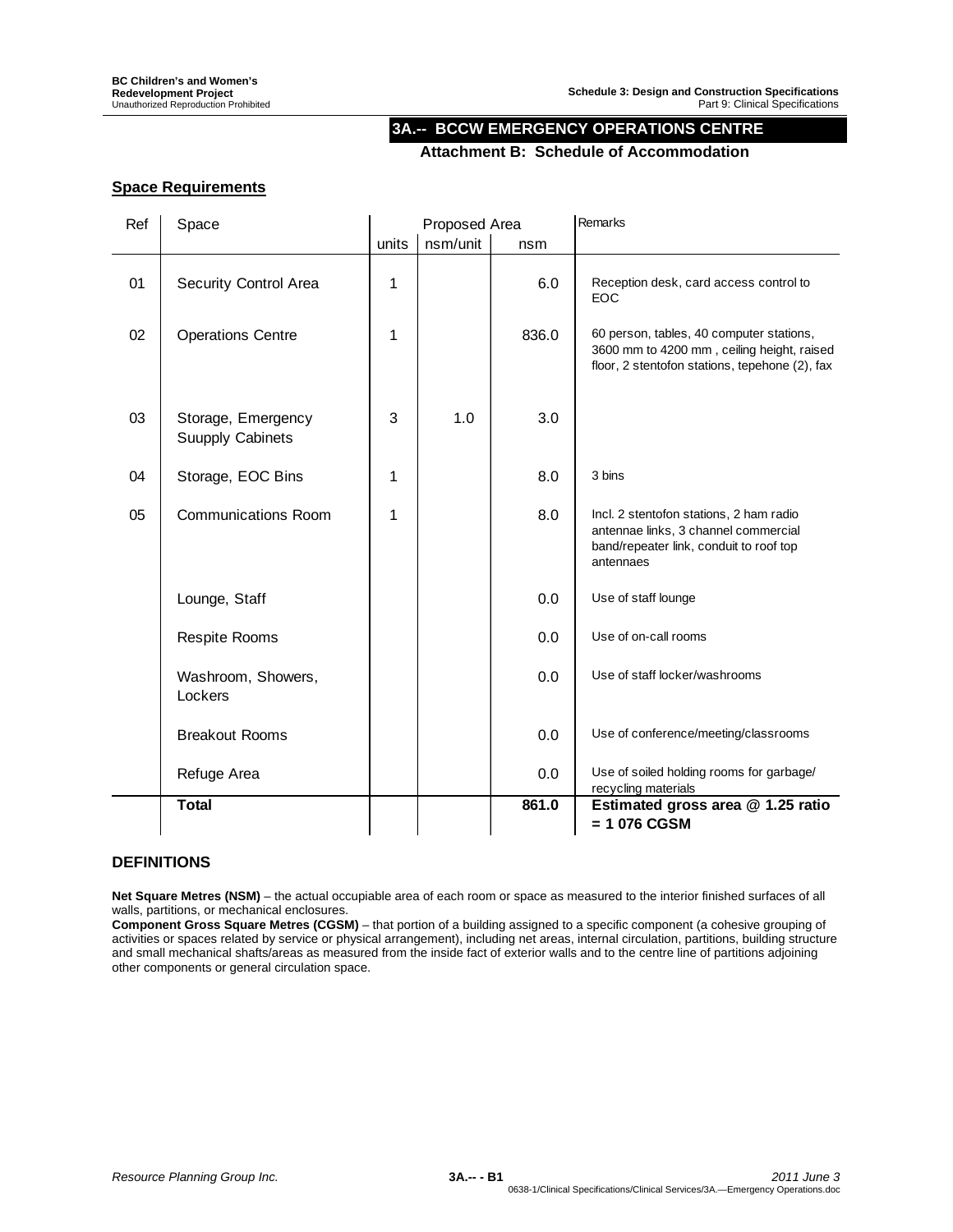## Appendix B: Calculation of Estimate Construction Cost

To be completed by SSA.

### Appendix C: Structural Post‐Disaster Design Considerations

The design of Post Disaster Buildings and the structural attachment of non‐structural building components in Post Disaster Structures is addressed in both the National Building Code of Canada (NBC 2005) and the British Columbia Building Code (VBBL 2007).

The basic methodology in both codes is to assign Importance Factors to the climatic conditions of Wind, Snow and Earthquake loads; unlike previous code editions these current codes now assign specific Importance Factors for Post Disaster Structures related to Wind and Snow loading conditions whereas past codes only assigned Importance Factors to Earthquake Loads.

The Importance Factor for Wind and Snow Loads apply to both Ultimate Limit States (ULS) and serviceability Limit States (SLS) whereas the Importance Factor for Earthquake Loads applies only to ULS design.

The Importance Factors for Post Disaster Structures are as follows.

|             | ULS         | <b>SLS</b>  |
|-------------|-------------|-------------|
| <b>WIND</b> | $IW = 1.25$ | $IW = 0.75$ |
| SNOW        | $IS = 1.25$ | $IS = 0.90$ |
| EARTHOUAKE  | $IE = 1.50$ | N/A         |

#### Overall Building Structure (Seismic)

The Seismic performance objectives are based on the 2% in 50 year level of earthquake ground motion, termed as the maximum earthquake ground motion, to be considered or more simply the design ground motion (DGM) this level is equivalent to a 1 in 2475 year return period.

The Performance objectives for Post Disaster Buildings subject to DGM level shaking are best described as "immediate occupancy" there should be very little damage to the structural system so as not to impede the continued use and occupancy of the building and minor damage to non-structural systems; the structure is expected to retain most of its pre‐earthquake strength and stiffness; mechanical, electrical, plumbing and other systems necessary for normal operation are expected to remain functional. This more stringent performance objective is achieved in two ways:

- 1. Through the application of an importance factor of 1.5 for postdisaster buildings used to increase the design lateral load, and
- 2. Through the establishment of a much lower interstorey drift limit.

Other factors such as a building configuration, type of structural framing, materials and as‐built details have a significant effect on the ability of the building to achieve this performance objective. VBBL 2007 incorporates some of these considerations by prohibiting most structural irregularities in locations having moderate to high levels of DGM.

These Seismic Design provisions for Post Disaster Buildings in the Code impose certain very specific restrictions on the type of Lateral Force Resisting System (LFRS) and its performance under earthquake conditions. These specific conditions are as follows.

HCMA | **Oct 7, 2011 Post Disaster Report Acute Care Centre ‐ Draft** 12